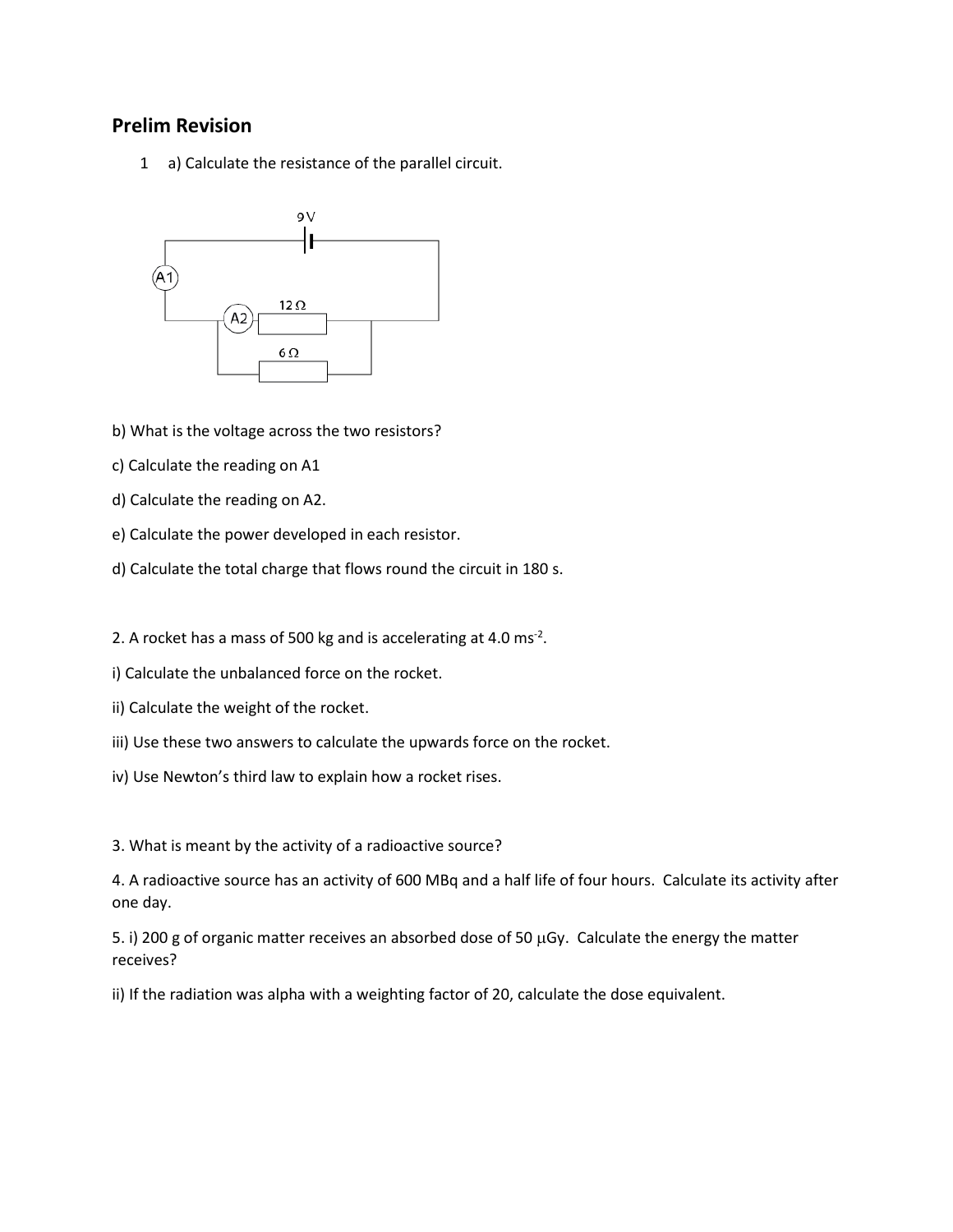6. The diagram shows an input device that will provide a variable output as the variable resistor is changed.

(A)

i) Calculate the potential difference across the variable resistor below.



The potential difference across the lower branch resistor is the output signal that will be processed by a process device.

ii) State and explain what happens to the voltmeter reading as the resistance of the variable resistance increases.

(B)

The input device is now connected to a process device as shown.



- i) Name the device and state its function
- ii) Will the LED be on or off if the variable resistor is set at 30 k. Explain why?